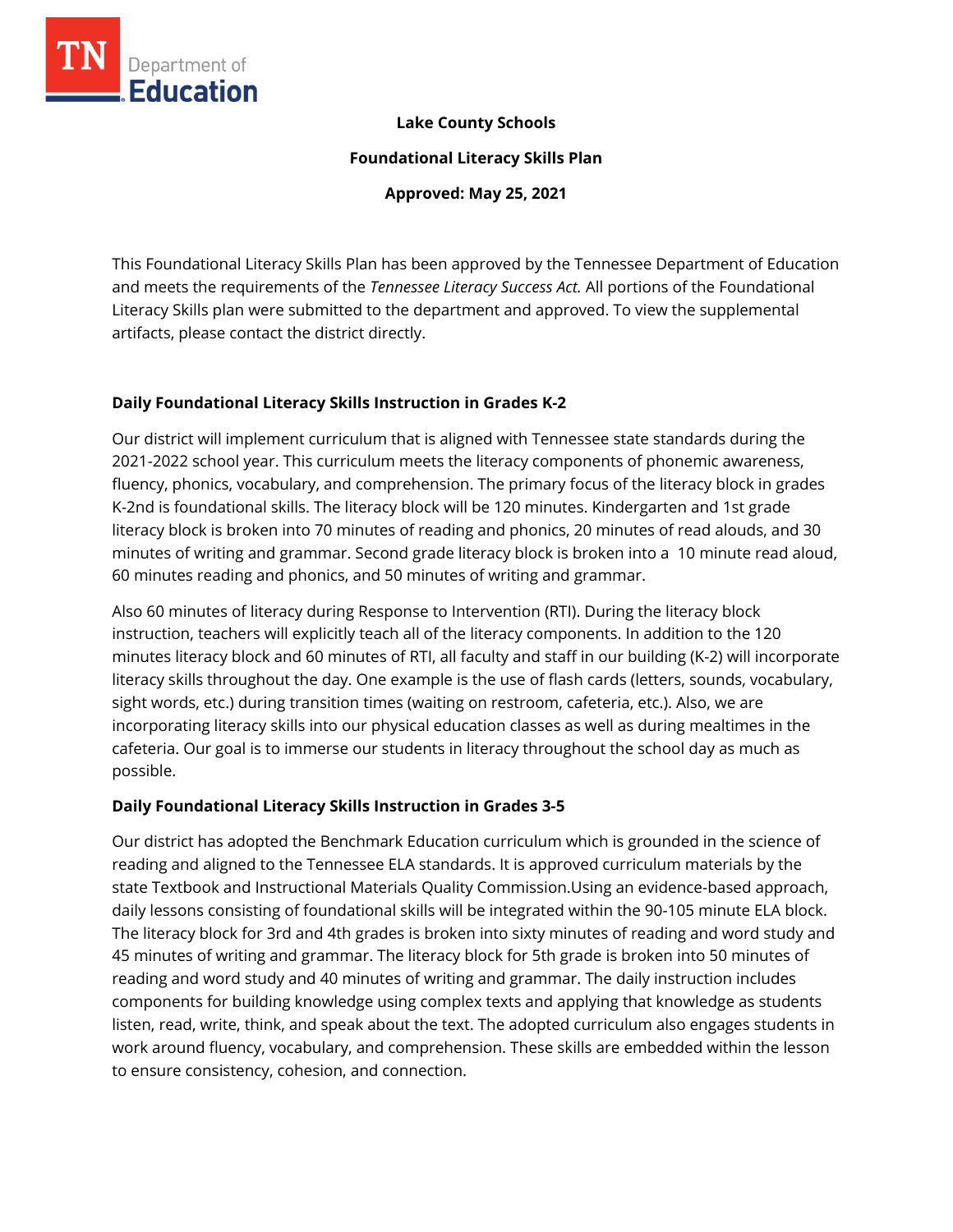Department of **Education** 

### **Approved Instructional Materials for Grades K-2**

Benchmark - K-5 Advance

# **Approved Instructional Materials for Grades 3-5**

Benchmark - K-5 Advance

# **Universal Reading Screener for Grades K-5. This screener complies with RTI<sup>2</sup>and Say Dyslexia requirements.**

Aimsweb Plus complies with universal screening requirements established in TN RTI2 Framework Manual. It is given three times yearly- fall, winter, and spring. It also complies with the Dyslexia screening requirements established in 549-1-229. It assesses phonological and phonemic awareness, sound symbol recognition, alphabet knowledge, decoding and encoding skills, and rapid naming.

# **Intervention Structure and Supports**

In the fall, all students are given a universal screener (AIMSWEB) to determine which students have a significant reading deficiency or are "at-risk". We test our students three times a year; fall, winter, and spring. Data is reviewed by grade-level teachers, interventionists, the instructional coach, and principal to determine which students score between the 0-25th percentile. Using the data, students are classified as Tier II or Tier III and receive instructions based on a diagnostic assessment that determines specific deficits. Students are assigned to small groups based on the skill deficit and interventions are using explicit instruction. Daily small group intervention consists of at least 45 minutes in their area of greatest deficit.

Our recently adopted ELA curriculum contains several assessments in phonics and word recognition, phonological awareness, foundational skills, fluency quick checks, comprehension quick checks, language quick checks, print concepts intervention, for grades K-5. Teachers have access to the intervention guide and assessment guide to locate activities that directly address specific skill gaps. The needs for the RTI groups can be tailored using these guides. If the intervention is proven to be ineffective, another intervention such as 95% Group or Orton-Gillingham are options. Every 4.5 weeks, data teams meet to determine if a change in the intervention or the interventionist is necessary. Other variables such as attendance, behavior, and engagement are considered as a part of the decision making process before a change is made to the program or provider.

In addition to survey level assessments and AIMSWEB screening, students are screened to determine if they have characteristics of dyslexia. Intervention takes place daily during a grade-level time in the master schedule just for RTI. Based on the assessments, students work on activities and assignments to close their skill gaps.

For the 2021-2022 school year, there will be two full time reading interventionists at each school (K-2 and 3-5) and two part time reading interventionists for grades K-2 and for 3-5. In addition, the interventionists will be trained using the Orton-Gillingham program.